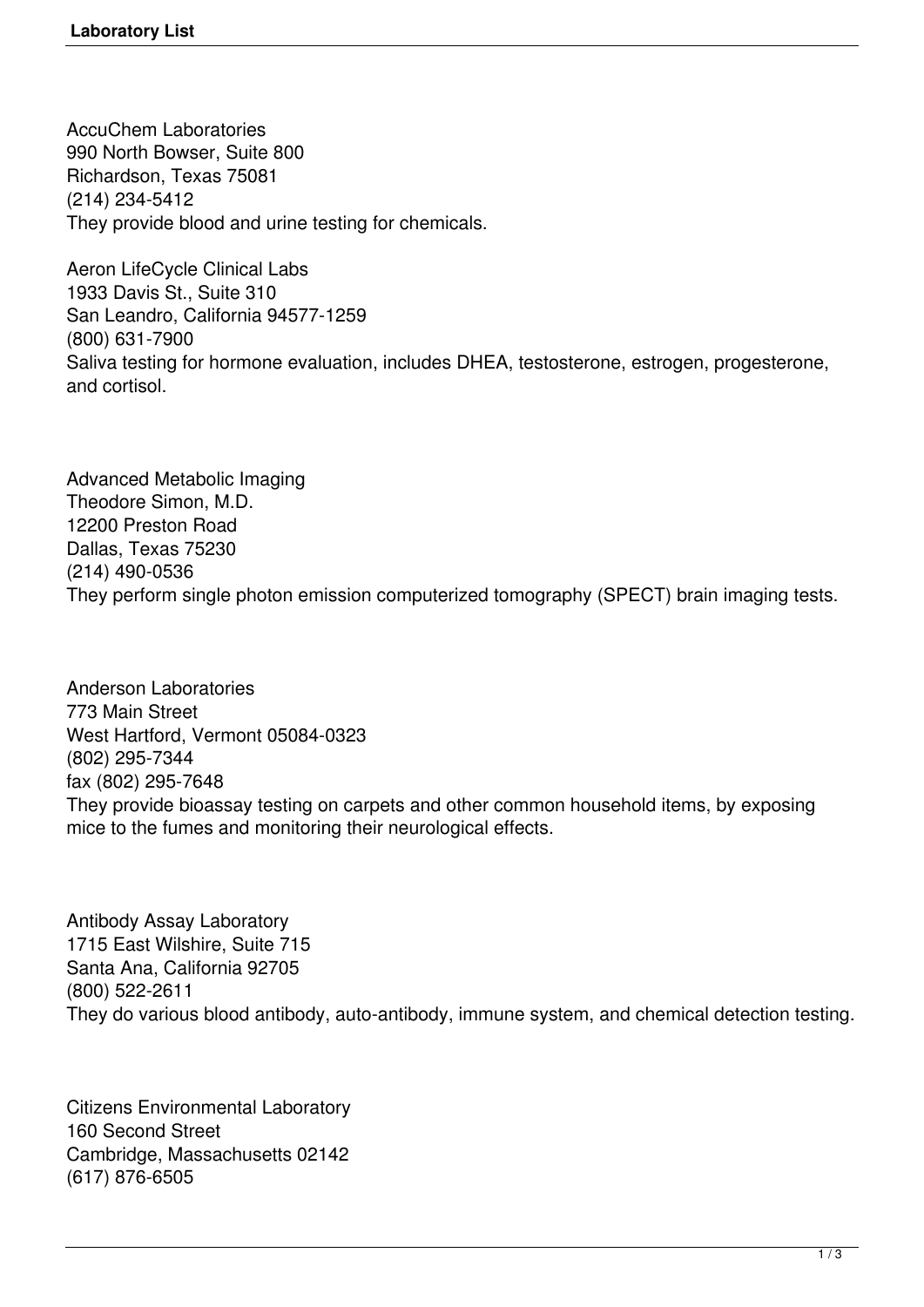They test carpets for toxic chemicals.

Diagnos-Techs, Inc. P.O. Box 38138-0662 Tukwila, Washington 98138-0662 (800) 878-3787 They do adrenal and sex hormone testing.

Doctor's Data 170 West Roosevelt Road West Chicago, Illinois 60185 (800) 323-2784 They do nutrient testing, amino acid testing, and urine and hair analysis testing for toxic metals.

Environmental Testing and Technology P.O. Box 369 Encinitas, California 92024 (619) 436-5990 They conduct indoor environmental building evaluations, are very familiar with chemical sensitivity, and test for indoor air quality, mold problems, and electromagnetic fields.

Genova Diagnostic Laboratories 18A Regent Park Boulevard Asheville, North Carolina 28806 (800) 522-4762 They test for intestinal parasites, yeast, and digestive problems by comprehensive stool exam. They also offer tests for amino acids, food allergies (IgG &IgE), amino acid levels, vitamin and mineral levels, and hormone testing.

Parasitology Testing Center, Inc. 403 S. Rural Rd. #101-318 Tempe, Arizona 85281 (480) 777-1078 Stool testing for bacteria, fungus, and parasites.